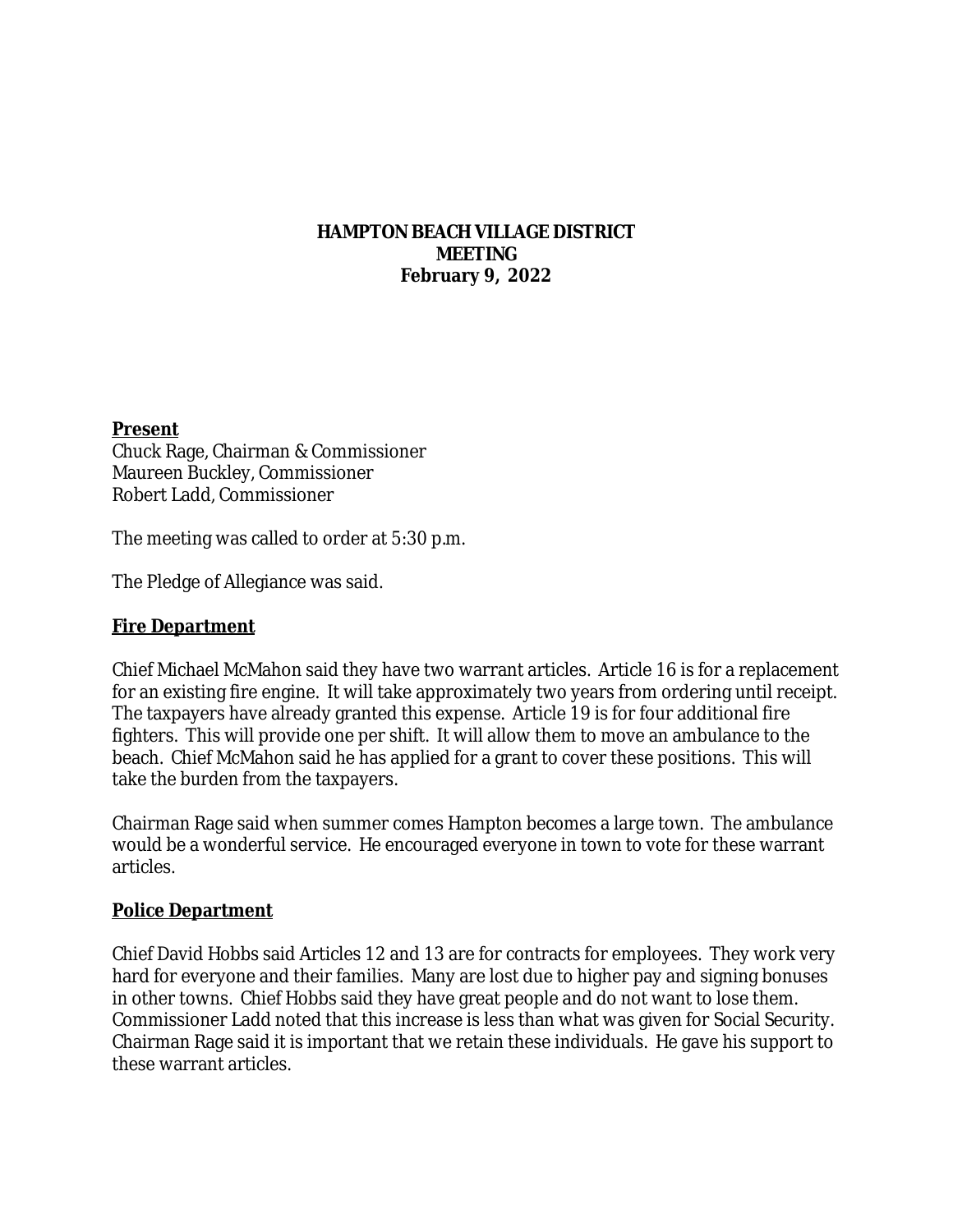Hampton Beach Village District February 9, 2022 Page 2

Chief Hobbs talked about Article 14 which would provide two full time officers. There is no longer an Academy for part-time officers. This makes it necessary to look to full time ranks.

Chief Hobbs discussed Article 28. This is for security and access control systems. This has no tax impact.

### **Old Business**

There was no Old Business.

### **New Business**

Chairman Rage said the Chamber of Commerce has asked whether the District wants to be a sponsor for fireworks this year. It would cost approximately \$4,000. The money could come from a cancelled fireworks or from the Marketing budget.

**Moved** by Commissioner Ladd, seconded by Commissioner Buckley, to authorize the money for a sponsorship for fireworks with the contingency that it comes from cancelled fireworks before it would come from the Marketing budget.

**Vote:** 3 yes, 0 no. Motion passed unanimously.

Chairman Rage discussed the Annual Meeting which will take place on Friday, March 25<sup>th</sup>, at the Fire Station beginning at 7:00 p.m. Voting will be from 1:00 p.m. until 7:00 p.m. Positions to be voted on are:

| Commissioner                | 3 years |
|-----------------------------|---------|
| Treasurer                   | 1 year  |
| Moderator                   | 1 year  |
| Clerk                       | 1 year  |
| Supervisor of the Checklist | 3 years |

Absentee ballots will be accepted until March 25<sup>th</sup>. Any questions should be directed to Ute Pineo at 603-394-5234.

 Registration lists will be posted at Patriots Corner and Lighthouse Market. To vote you must prove you are a resident of the Village District and present a photo ID.

# **Approval of Minutes**

**Moved** by Commissioner Ladd, seconded by Commissioner Buckley, to approve the Minutes of December 8, 2021.